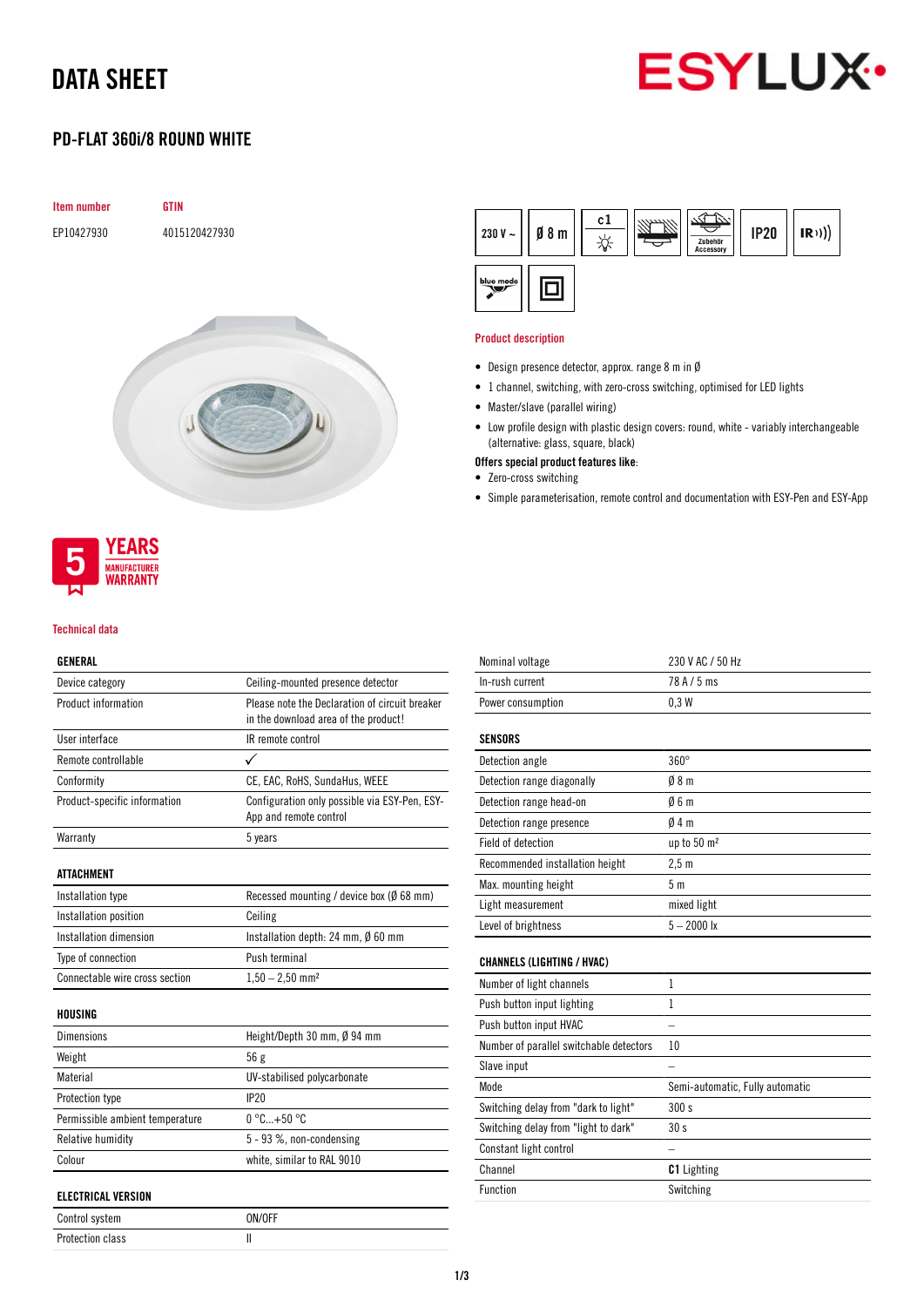## DATA SHEET



### PD-FLAT 360i/8 ROUND WHITE

| Item number        | <b>GTIN</b>   |                                                                                            |                       |                                  |
|--------------------|---------------|--------------------------------------------------------------------------------------------|-----------------------|----------------------------------|
| EP10427930         | 4015120427930 |                                                                                            |                       |                                  |
| Switching capacity |               | 230 V/50 Hz<br>2300 W/10 A (cos phi $= 1$ )<br>1150 VA/5 A (cos phi = $0.5$ )<br>600 W LED | Push button input     |                                  |
|                    |               |                                                                                            | Impulse feature       |                                  |
|                    |               |                                                                                            | Switch-off delay time | 60 s30 min (adjustable in steps) |
| Switch contact     |               | make contact / non-floating                                                                |                       |                                  |

#### Accessories

| <b>Product designation</b>      | <b>GTIN</b>   |
|---------------------------------|---------------|
| Cover                           |               |
| FLAT COVER ROUND WH             | 4015120007231 |
| <b>FLAT COVER ROUND BK</b>      | 4015120007279 |
| <b>FLAT COVER ROUND GY</b>      | 4015120007316 |
| FLAT COVER LARGE ROUND WH       | 4015120428579 |
| FLAT COVER LARGE ROUND BK       | 4015120428098 |
| <b>FLAT COVER SQUARE WH</b>     | 4015120007248 |
| FLAT COVER SQUARE BK            | 4015120007286 |
| FLAT COVER GLASS ROUND WH       | 4015120007255 |
| FLAT COVER GLASS ROUND BK       | 4015120007293 |
| FLAT COVER GLASS ROUND GY       | 4015120007323 |
| FLAT COVER GLASS SQUARE WH      | 4015120007262 |
| FLAT COVER GLASS SQUARE BK      | 4015120007309 |
| Mounting                        |               |
| FLAT MOUNTING SET IP20 FM       | 4015120426889 |
| Protection                      |               |
| <b>BASKET GUARD ROUND LARGE</b> | 4015120425608 |
| <b>BASKET GUARD ROUND SMALL</b> | 4015120425615 |
| Remote control                  |               |
| ESY-Pen                         | 4015120425356 |
| REMOTE CONTROL MDi/PDi          | 4015120425509 |